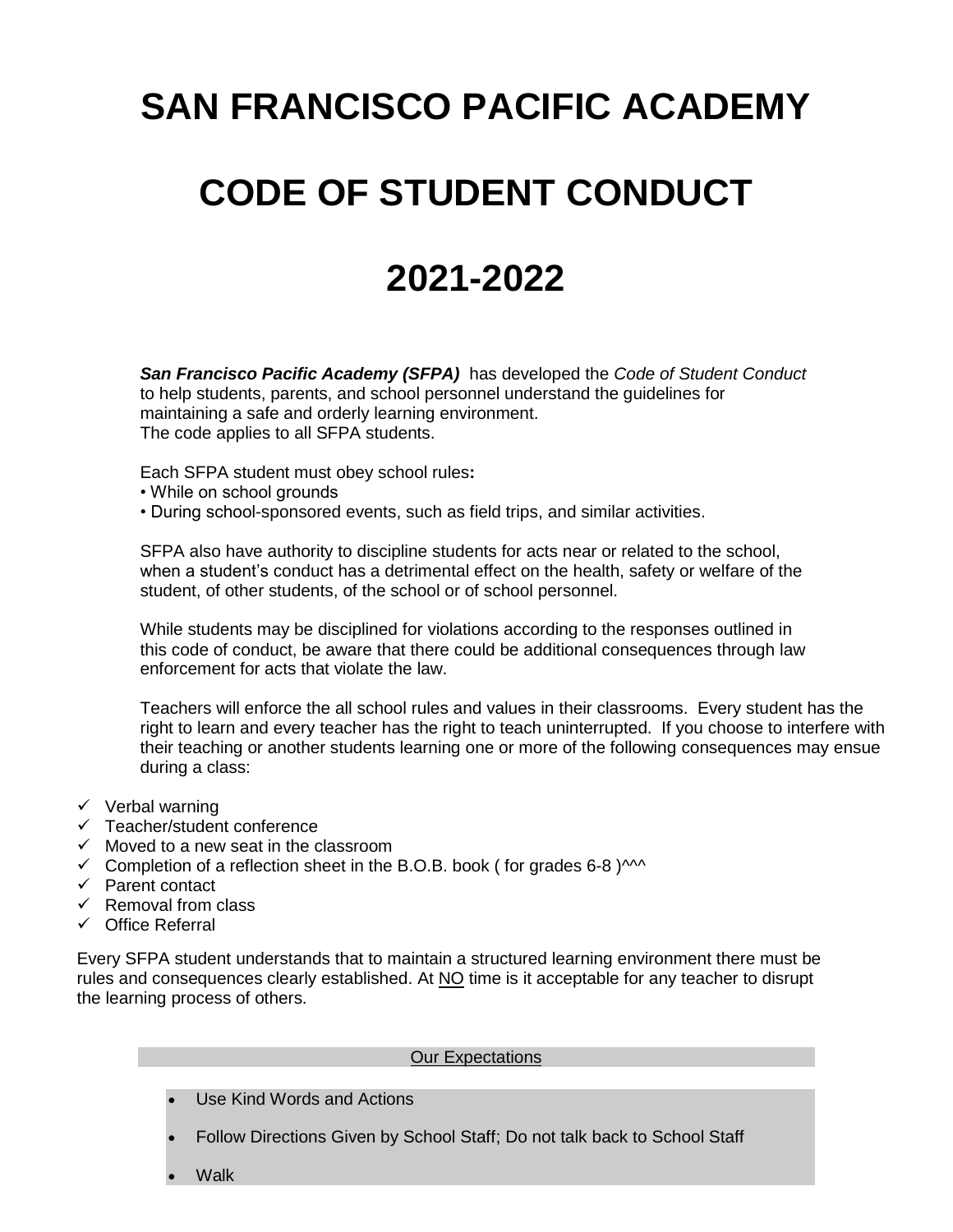- No food sharing or trading during snack or lunch
- Use Appropriate Voice Levels; Keep Silent when moving Through the Learning Area
- Keep Hands, Feet, and Objects to Yourself
- Keep All Areas of Our School Neat

# Level One Behaviors (nuisance behaviors)

- Running in hallways
- Littering inside school or outside on school grounds
- Use of inappropriate voice level
- Loitering (not lining up when the bell rings, hanging out at bathroom, waiting in hallway area instead of returning to classroom)
- Wearing inappropriate clothing
- Other similar behaviors

# Level One Consequences\*\*\*

- Verbal warning
- Natural consequence to rebuild trust (written apology, pick up litter, go back and walk in hallway)
- Completion of a reflection sheet of the B.O.B. book^^^
- Student-teacher conference
- 15 minute detention
- Phone call to parent/quardian

**Level Two Behaviors** (hurtful to feeling, person's or property on an individual basis)

- Verbal acts of misconduct, including but not limited to:
	- $\circ$  Swearing
	- $\circ$  Name calling
	- $\circ$  Teasing
	- $\circ$  Put downs
- Graffiti on school property
- Possession of items that are disruptive to learning
- Throwing or shooting objects, including:
	- $\circ$  Rubber bands and paper clips
	- o Woodchips
	- o Rocks
- Physical acts of misconduct including:
	- o Hitting
	- $\circ$  Kicking
	- $\circ$  Shoving
	- $\circ$  Tripping
- Tampering with school property or the property of others
- Other similar behaviors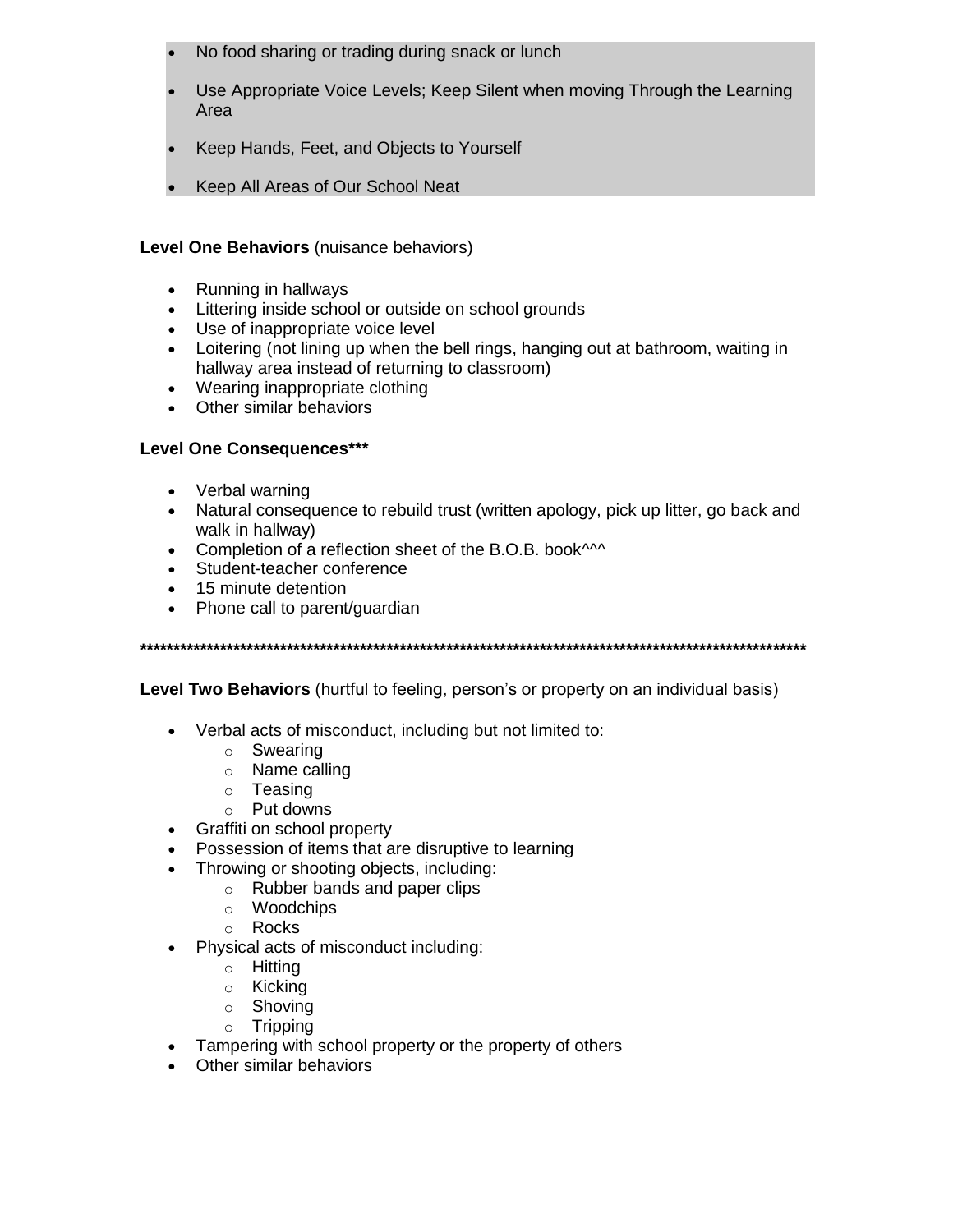## **Level Two Consequences \*\*\***

- Natural consequence to rebuild trust
- Completion of a reflection sheet of the B.O.B. book<sup>1114</sup>
- Student-teacher conference
- Peer-mediation
- Up to 30 minute detention
- Phone call to parent/quardian
- Discipline referral sent home and signed (automatic)

Level Three Behaviors (disruptive to entire learning community)

- Disrespectful actions toward a staff member (or substitute), including but not limited to:
	- $\circ$  Talking back
	- Gestures of disrespect
	- $\circ$  Not following directions
	- $\circ$  Disruptive behavior to the degree in which the student has to leave the group (assembly, etc.) or classroom
	- o Cheating

Other similar behaviors

### **Level Three Consequences\*\*\***

- Natural consequence to rebuild trust
- Completion of a reflection sheet of the B.O.B. book^^^
- Student-teacher conference
- Up to 45 minute detention
- 1 half day in-school suspension
- 1 day out of School Suspension (depending upon severity and frequency)
- Phone call to parent/guardian
- Discipline referral sent home and signed (automatic)

### Level Four Behaviors (unlawful)

- Stealing school materials or possessions of others
- Fighting
- Physical, verbal, emotional or sexual harassment
- Vandalism of school property or property of others

Other similar behaviors

### **Level Four Consequences\*\*\***

- Natural consequence i.e. repair of item, return of property (automatic)
- Completion of a reflection sheet of the B.O.B. book^^^
- Conference between student/guardian/principal and other applicable staff members
- Up to 60 minute detention
- Phone call to parent/quardian (automatic)